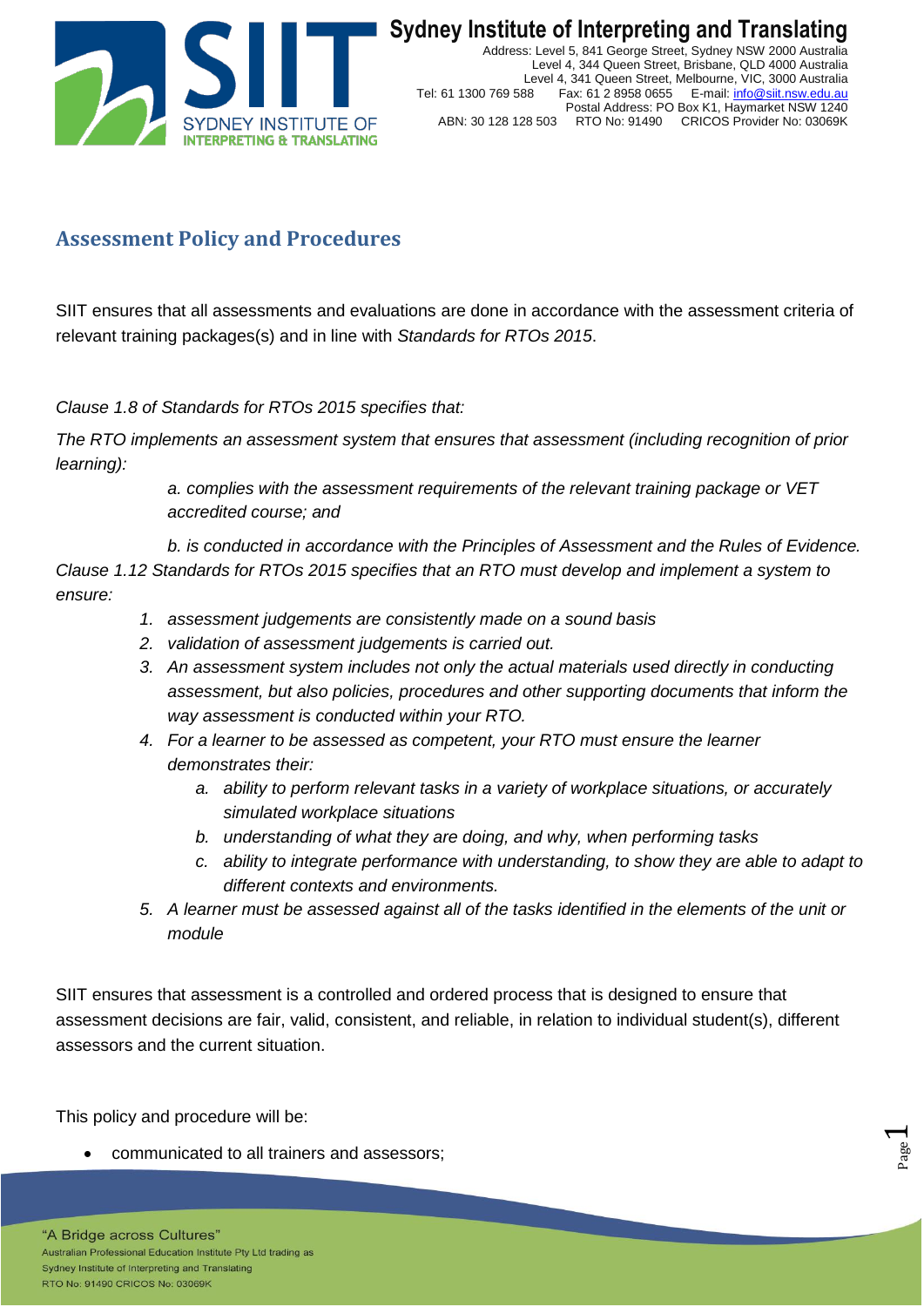

- communicated to, and understood by, students;
- readily available for staff to access;
- reviewed on a regular basis, with trainers and assessors, students and management (and possible validation and moderation partners) input.

## **Training/Assessment Plan**

There is a Training/Assessment Plan for each qualification registered on the scope of SIIT. The plan is developed by assessor(s) that includes competencies to be assessed, the assessment schedule, assessment processes, methods, and instructions for students. Students are provided with a copy of the Training/Assessment Plan at the time of enrolment. Updates will be provided to students when changes occur.

## **Assessment Procedure**:

- 1. At the commencement of the course, learners are advised of the general assessment tasks, criteria and requirements of each unit of competency they will need to attain for the issuance of relevant qualifications.
- 2. All learners must complete relevant assessments along with the training schedules and then submit the completed assessments for marking with signed statement of authenticity. Most of the assessments need to be submitted through MOODLE, our online learning platform. All Learners will be provided with a unique online MOODLE learning platform password. By signing onto the online learning platform, the Learner automatically signs and acknowledges an authenticity declaration as part of submitting their assessments.
- 3. The Academic Manager/Program Manager/respective trainer will ensure that learners' submitted assessments are all signed and dated with a statement of authenticity.
- 4. The Academic Manager/Program Manager will ensure that all assessment will be marked/evaluated within 10 working days following the date of submission, unless otherwise agreed.
- 5. The appointed assessor returns the marked units assessments (Competent or Not Yet Competent) with signed assessments feedback sheets to learners and notify the Program Manager or update the result into the system within 10 working days following the date of submission, unless otherwise agreed.
- 6. If being deemed Not Yet Competent in an assessment, Learners will be offered the opportunity to resubmit. Learners are given another opportunity to resubmit an assessment.